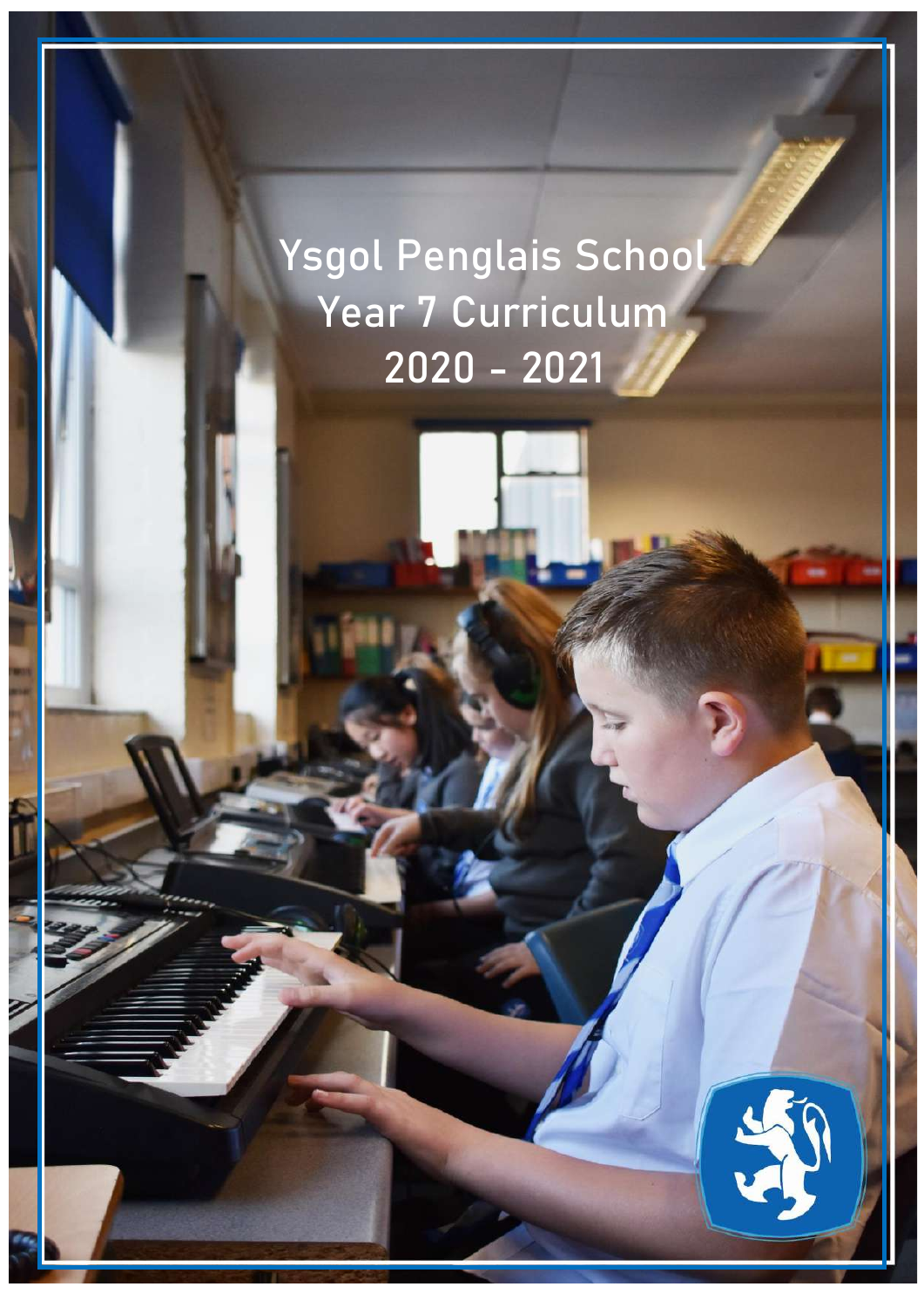# **Vision and Values of Penglais School**

Ysgol Penglais is a happy, ambitious and high achieving school were everyone is respected and valued. We are a strong community where everyone cares for each other, knowing that only through collaboration and respect will we achieve and become our very best. The school is vibrant with student and staff co-operating, learning, thinking and working hard. We recognise that overcoming challenges is key to success and by developing bravery, confidence and resilience our students will become successful citizens of their communities, Wales and the world.

We will achieve this vision together through our school values:



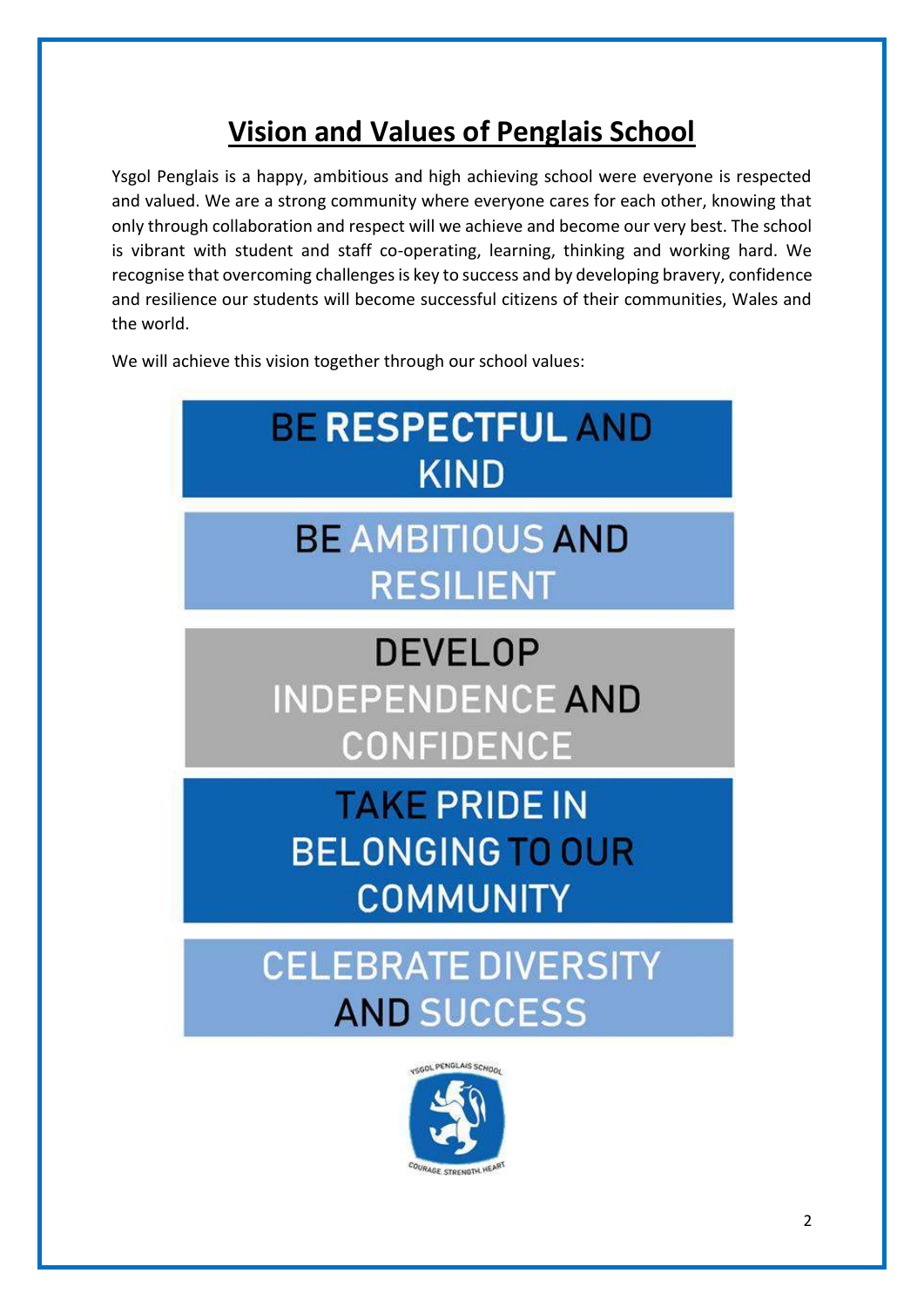Please contact your Year Leader, Mr O Daniel or the Form tutor should you need further information.

| <b>Name</b>    | Job title               | <b>Telephone</b> | Email                      |
|----------------|-------------------------|------------------|----------------------------|
| Mrs N M Thomas | Head of Key             | 01970 624811     | nmt@penglais.org.uk        |
|                | Stage 3                 |                  |                            |
| Mr O Daniel    | Head of Year 7          | 01970 621244     | oxd@penglais.org.uk        |
| Ms L Jones     | Attendance              | 01970 621124     | attandance@penglais.org.uk |
| Miss C Jones   | <b>Student Services</b> | 01970 621121     | cej@penglais.org.uk        |
| Mrs M Williams | Finance                 | 01970 621131     | maw@penglais.org.uk        |

# **Important Contacts**

# **Key Dates for Year 7**

| Progress Report 1               | November 2020                  |
|---------------------------------|--------------------------------|
| Tutor contact                   | 10 <sup>th</sup> December 2020 |
| Progress Report 2               | <b>March 2021</b>              |
| Tutor contact                   | 25 <sup>th</sup> March 2021    |
| Exams                           | 7 <sup>th</sup> June 2021      |
| Progress Report 3 + Full Report | June 2021                      |
|                                 |                                |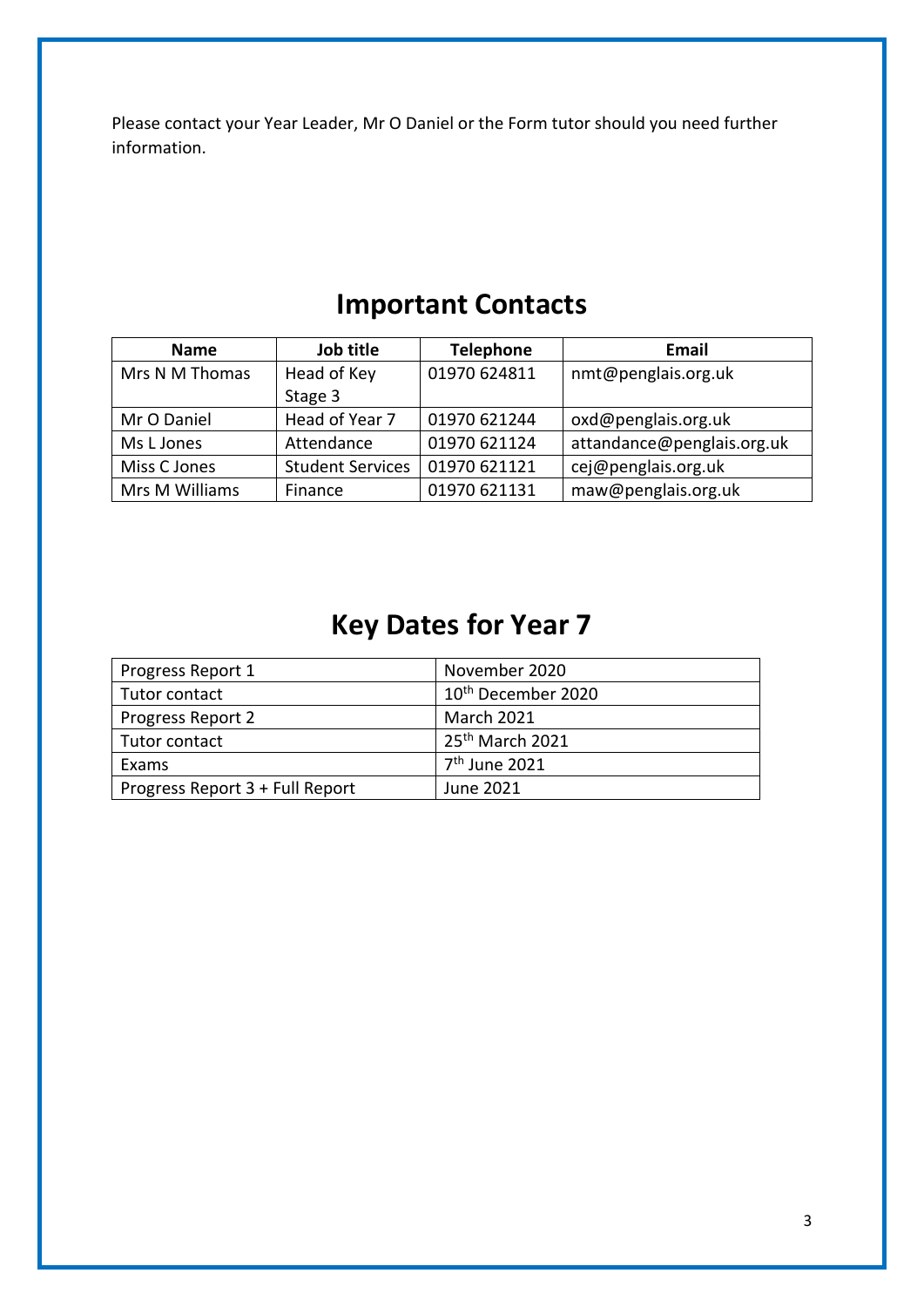Dear Parents/Guardians,

Welcome to Year 7. The first year in secondary school for your child! They are going to have brand new experiences, make new friends and establish themselves in extra-curricular activities that we offer here at Penglais.

For all students the challenges of starting a new school are varied, sometimes exciting and sometimes a bit daunting. The need to be self-motivated; the confidence to ask when unsure; developing coping strategies; getting organised; completing work both in school and at home will all be essential throughout the year.

Year 7 can be a time where students sometimes become a little bit overwhelmed with everything. We, at Penglais, are committed to ensuring that our students continue to work hard and strive for their best. We will continue to set high expectations for our year 7 students, encouraging them to make an excellent first impression, maintaining the highest standard of behaviour and continue to produce excellent work throughout this academic year. We will track their progress closely through key piece tasks and will celebrate achievement while also being quick to intervene if anyone is not meeting their target grades.

It can be a very stressful time for you as parents/guardians too. Nevertheless, the evidence shows that the greater the parent/guardian support the greater the results. You are the expert on your own child and have always been their most important teacher. Your support, encouragement and interest can make a spectacular difference to your child's motivation and ability to cope with the demands of school.

Please remember that whatever your individual child's needs, your chief role will always be that of the person who cares most, champion of their needs and admirer of every achievement. The most important role you will play is to support and encourage them to be the best version of themselves throughout the year.

As a school we will do our utmost to ensure the success of your child. Strong links between school and home will be vital and it is encouraging to have spoken to many parents/guardians already. This guide is designed to give you the key information you will need to support your child through the coming year. When new information arises, we will be quick to communicate that to you via the school's Parent Mail service. We also use Classchart to share information about homework and your child's behaviour. There is also a wealth of information on the school's website, www.penglais.org.uk. When there are concerns about your child's progress, we will contact you, however, we also welcome contact from home if you have concerns. By working together both the school and parents/guardians can ensure the best possible outcomes for your child.

Yours sincerely,

Mr O Daniel

Year 7 Leader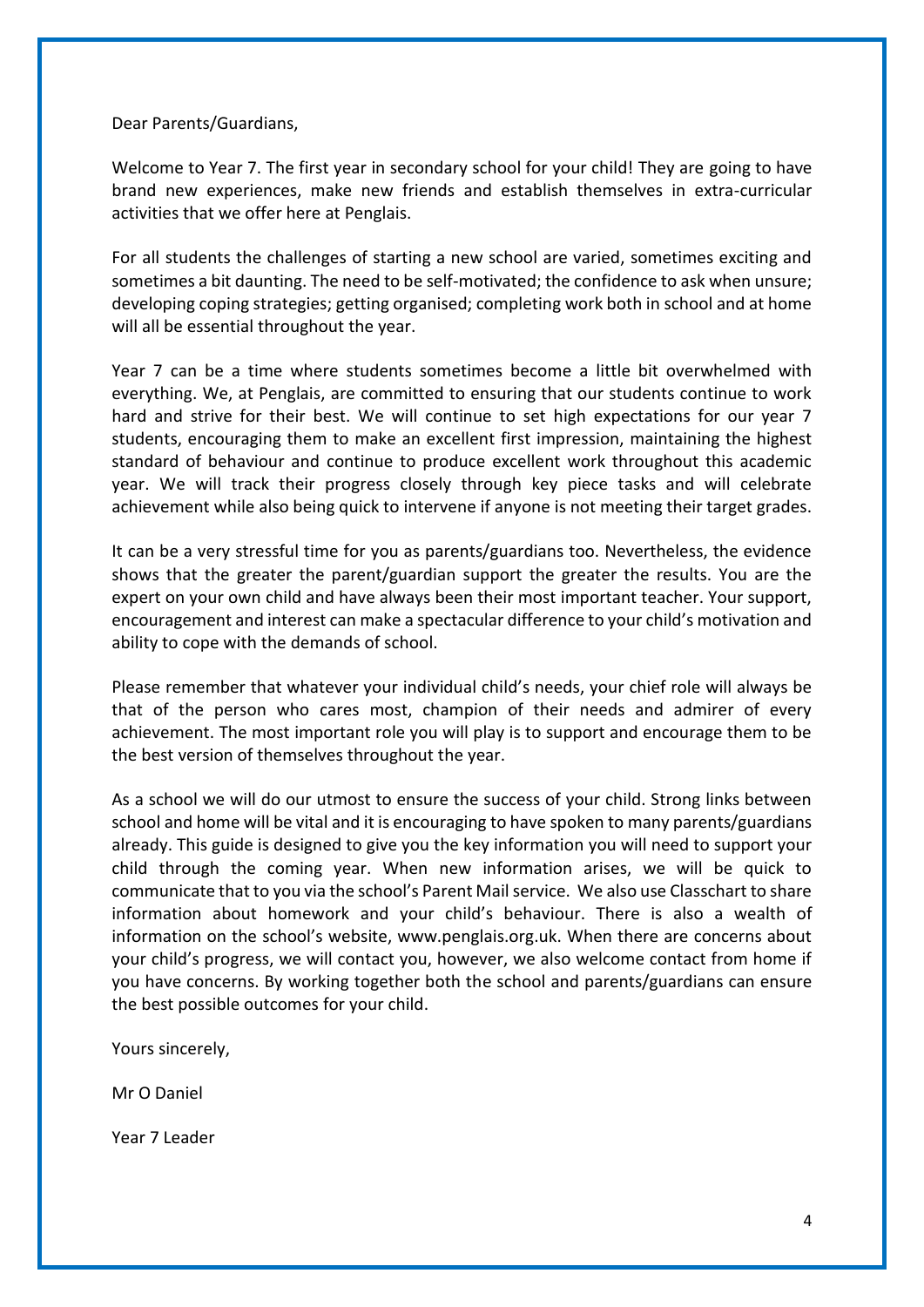### **Homework for Year 7 students**

- Each homework session should take students around 20-30 minutes.
- Some homework tasks may take longer than 30 minutes and these will be allocated two or more homework sessions.
- Students should write down their homework sessions each day in their planner.

#### **Supporting your child with their homework**

#### **General Advice:**

- All students are different and have different needs. Some will require a lot of support from you, others will require the minimum. It is most important that you have an honest discussion with your child – "How can I support you?" Many children will be put off if you become over-involved or controlling. Ensure you establish that you are there to support.
- Consider using a reward structure to motivate your child. Rewards don't have to be financial or very big; talk to your child about what they would value: an extra night out, an extension to the time they can come in, a trip with friends, being let off household chores etc. Don't make rewards dependent on results, this can lead to added disappointment if they don't do as well as expected; rewards should be based on effort.
- Clear boundaries are vital. Whilst you do not want to be seen to 'nag' you also have a duty to check that your child is doing their homework properly. Explain this to them from the outset. This will help avoid unnecessary accusations of 'nagging'.
- All students will fall behind, feel unmotivated or overwhelmed, or struggle with the balance of social and school demands at times. When your child feels like this, getting cross can have a negative effect. Talk to them about the issues, acknowledge their feelings, help them to find a solution, help them prioritise.
- Be flexible. Use the 80/20 rule (if your child is sticking to what they are supposed to be doing 80% of the time, they are probably doing alright!)
- Hours can quite happily be eaten up by online communications, and it is important that you set boundaries for the use of Snapchat, Instagram and other social media, just as you would for going out or watching TV.

#### **Setting your child up for homework:**

- Talk to your child about how you can support them and what they would find helpful.
- Help your child to plan a realistic homework timetable. It will take an investment of your time (probably an hour or so), but it will make a big difference to their work. Plan in favourite TV shows, dinner time, time with friends and family, chores, etc. It must be realistic if you want it to work.
- If possible try to create a clutter free area in which your child can do their homework or agree a dedicated time when they can use the dinner/kitchen table to work. Try to keep this time and area quiet.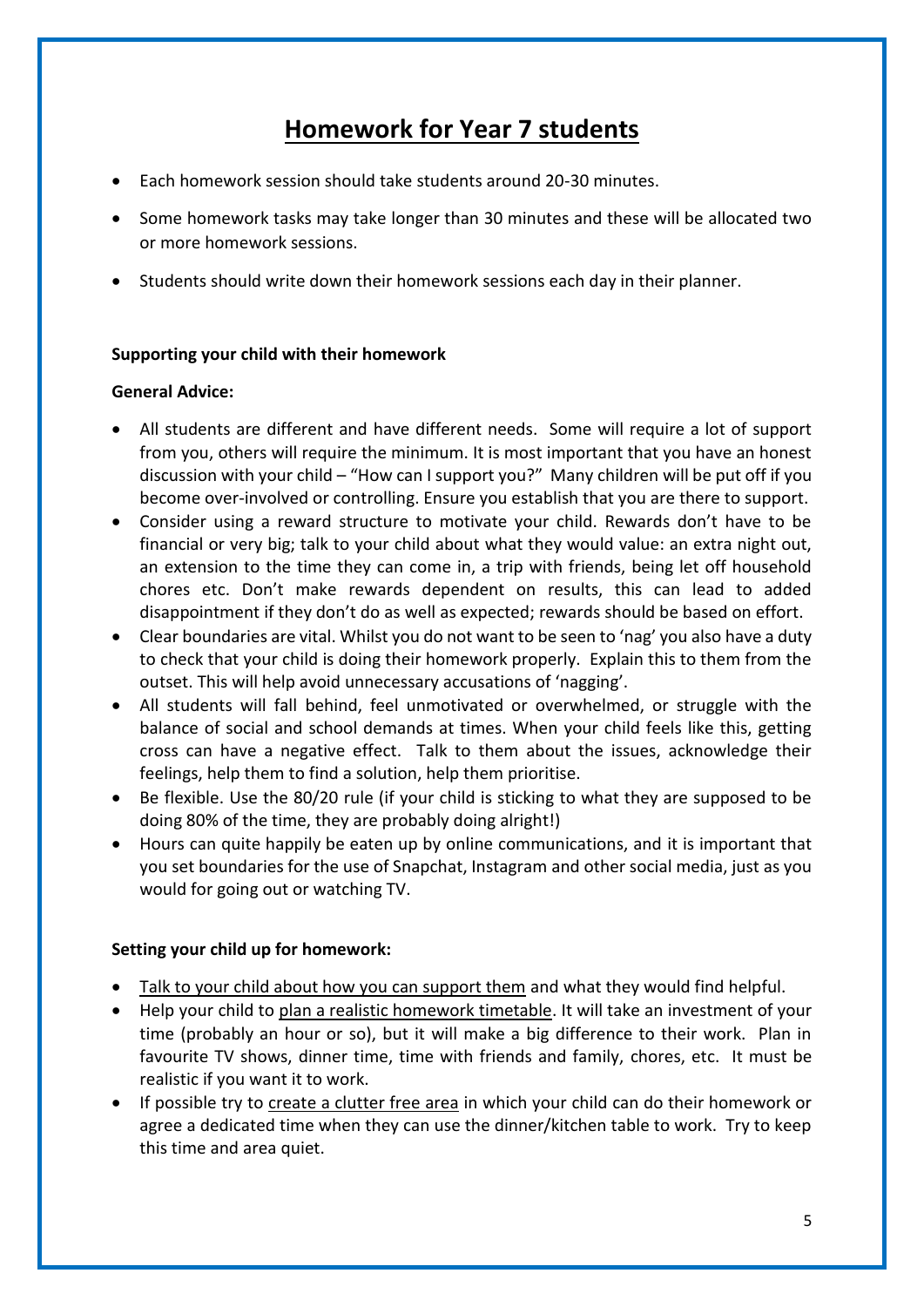• All students have a school planner that you can look at to check homework assignments and deadlines.

#### **Supporting your child while they do their homework:**

- Provide snacks and drinks during extended homework periods.
- Be flexible if they want to go out to out during an agreed homework time, discuss when they will make the time up.
- Be sensitive to the pressure your child may be feeling, let them know that if they are really not up to it on odd days, it isn't the end of the world. Let it go when it really matters to them, and remind them of all the good work they have done and will continue to do.
- Keep up with regular 'check-ins' and don't nag in between times. Show an interest on how their homework is going, talk through any difficulties and be prepared to help them if necessary.

**Keep things in perspective. Your child may not be doing things the way you would do them, or as often as you would like, but they are doing the best they can.**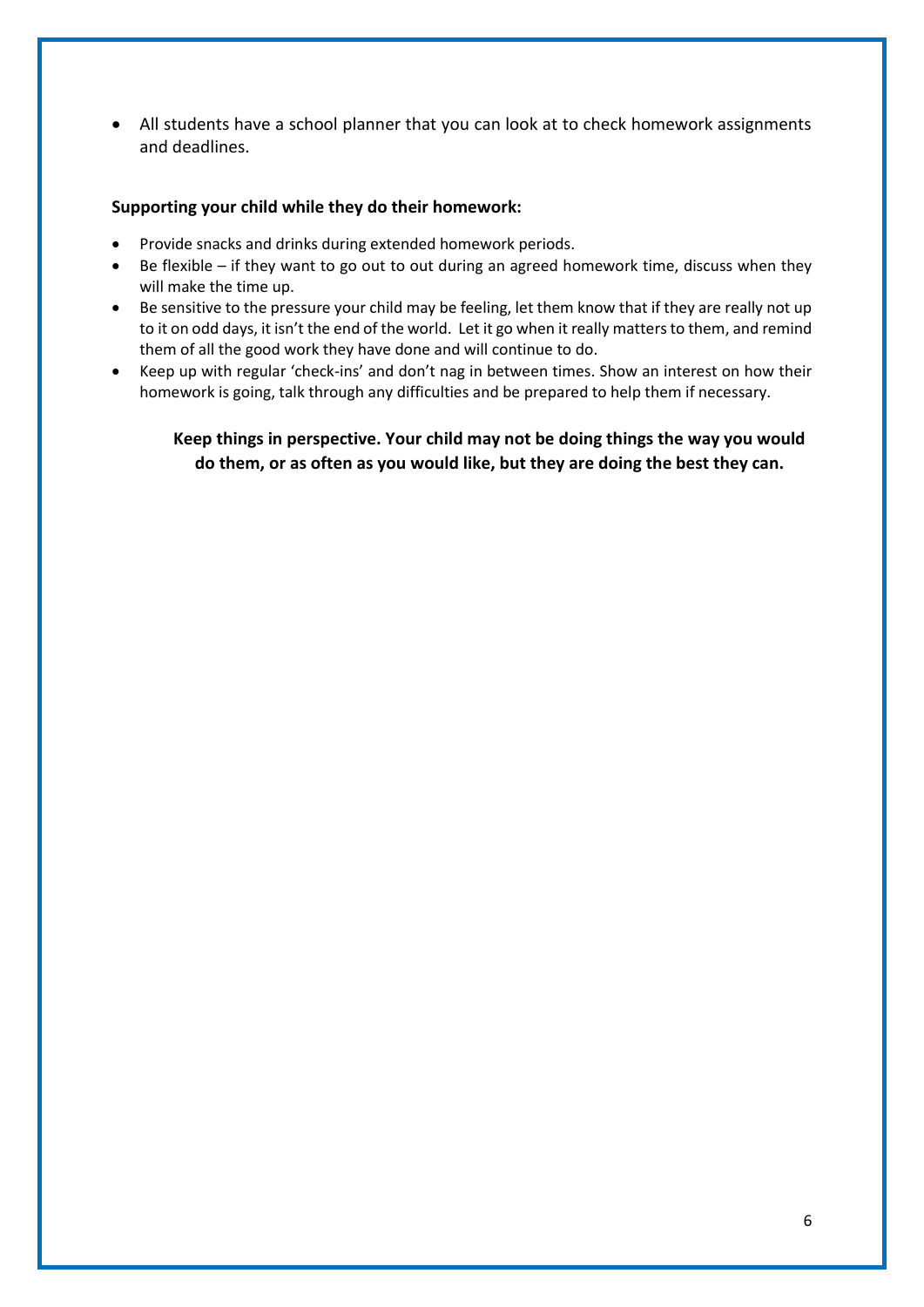# **English**

In English, you will develop your **reading**, **writing**, and **oracy skills**. You will start by exploring narrative writing, and then you will study a wide range of **fiction** and **non-fiction** over the year, including a novel called *The Candle Man* and a play called *Paper Tigers*. You will also complete **speaking and listening** tasks such as presentations and group discussions. It's important to check and edit your work regularly to make improvements; this should be done in class and as part of your homework.

| <b>Half Term</b> | Name of Unit                | <b>Key Task Type</b> | <b>Key Task</b>                   |
|------------------|-----------------------------|----------------------|-----------------------------------|
| Autumn 1         | 247 Tales                   | Writing              | Narrative writing                 |
| Autumn 2         | <b>The Candleman</b>        | Reading              | Character study or comparison     |
|                  | by Catherine Fisher         |                      | essay                             |
|                  |                             |                      |                                   |
| Spring 1         | <b>Mystery at Sea</b>       | Oracy                | Discussion of the theories        |
|                  |                             |                      | surrounding the Mary Celeste      |
|                  |                             |                      |                                   |
| Spring 2         | <b>Persuasive Leaflets</b>  | Writing              | Creation of a leaflet using       |
|                  |                             |                      | persuasive features               |
| Summer 1         | <b>Exam Preparation and</b> | Reading              | Comprehension and other           |
|                  | Exam                        |                      | skills completed in first half of |
|                  |                             |                      | the Year 7 exam                   |
|                  |                             | Writing              | Narrative writing completed in    |
|                  |                             |                      | the second half of the Year 7     |
|                  |                             |                      | exam                              |
| Summer 2         | <b>A Person I Admire</b>    | Oracy                | Presentation to the class on a    |
|                  |                             |                      | person admired by the             |
|                  |                             |                      | student                           |

The smaller tasks that build up to each key piece are also an indicator of how your child is doing in lessons. All tasks help to build the skills required for either GCSE English Language or English Literature and we treat the GCSE course as a five-year framework to fully prepare our students.

Please note that the order of the programmes of learning may change for your child according to the needs of the teaching group.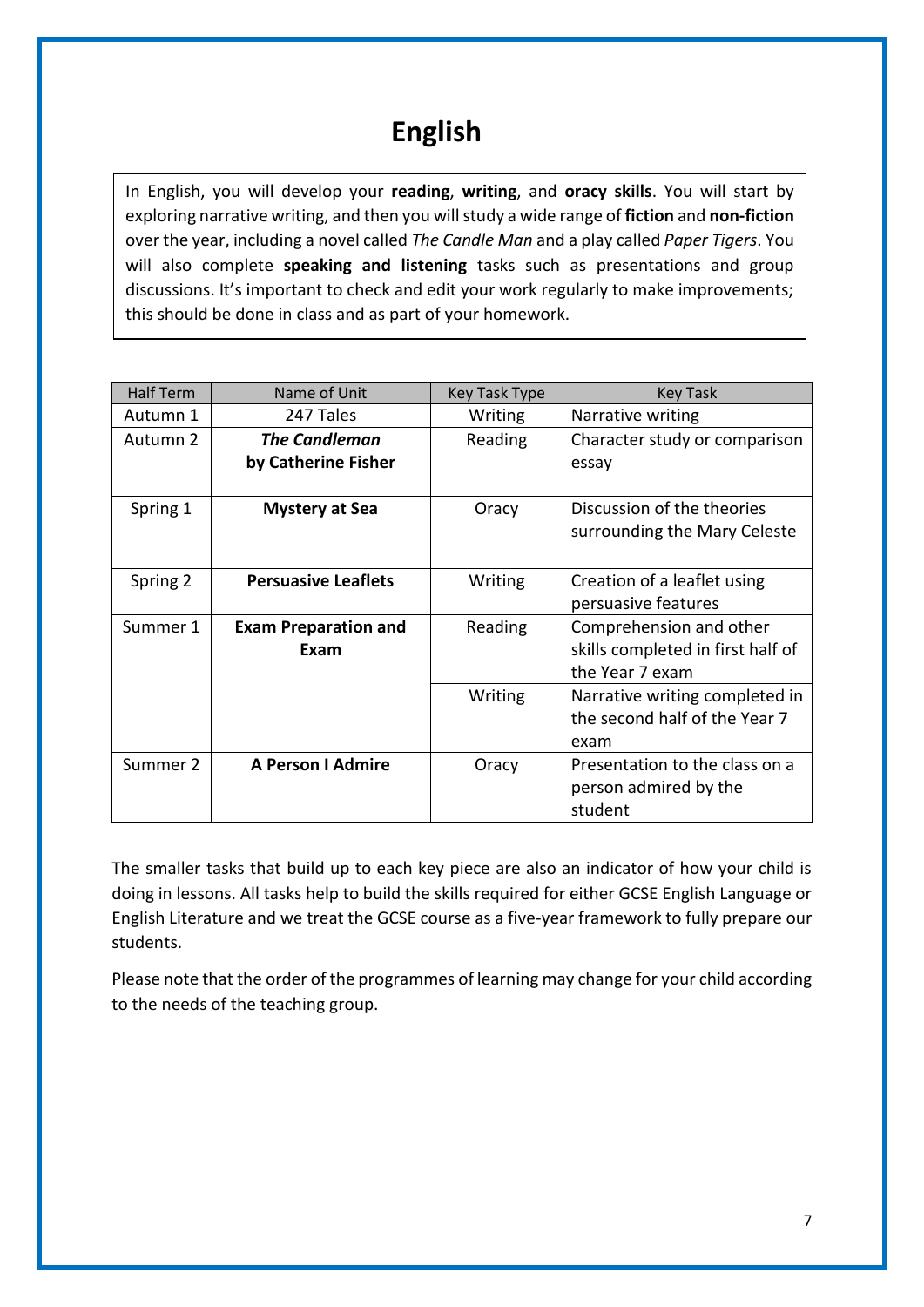### **Mathematics**

Students will practise and extend the skills that you learnt in Year 6. You will also learn new ideas in the six strands of Number, Measure, Geometry, Algebra, Data and Probability. A mixture of procedural and reasoning tasks will be used to help you prepare for the national numeracy tests in April/May.

### **Setting**

Students are set in maths, on the basis of their primary school results and our own assessments. There are 3 sets on each side of the year. There are opportunities to move set at the end of each half term. This year, we are starting by teaching in mixed ability tutor groups due to Covid. This may change later in the year.

### **Topics covered**

Top, middle and bottom sets have separate topic list. Higher sets go into topics in more depth. Bottom sets on aspects of maths which reinforce number skills and/or are likely to be required outside the classroom.

### **Helping your child in maths**

The best way to help students is by practising topics that they studied 2-3 weeks ago as this is when many students start to forget the work. You can use the online resources below. This will help secure the ideas in their long-term memory and is more useful than pre-teaching work that they will later be taught in class.

### **Online resources**

**1.** https://corbettmaths.com

Revision videos on all aspects of the mathematics curriculum, with practice questions and solutions.

**2.** https://www.mymaths.co.uk/

Penglais School subscribes to the mymaths website where you can search for lessons, games and exercises on all maths topics.

Password: penglais login: median

### **Calculators**

Although we often expect students to work without a calculator, there will be times when a calculator is required. The recommended calculator is CASIO fx-83GT PLUS. Calculators can be bought from Mr Bentley in B10 for £9.00.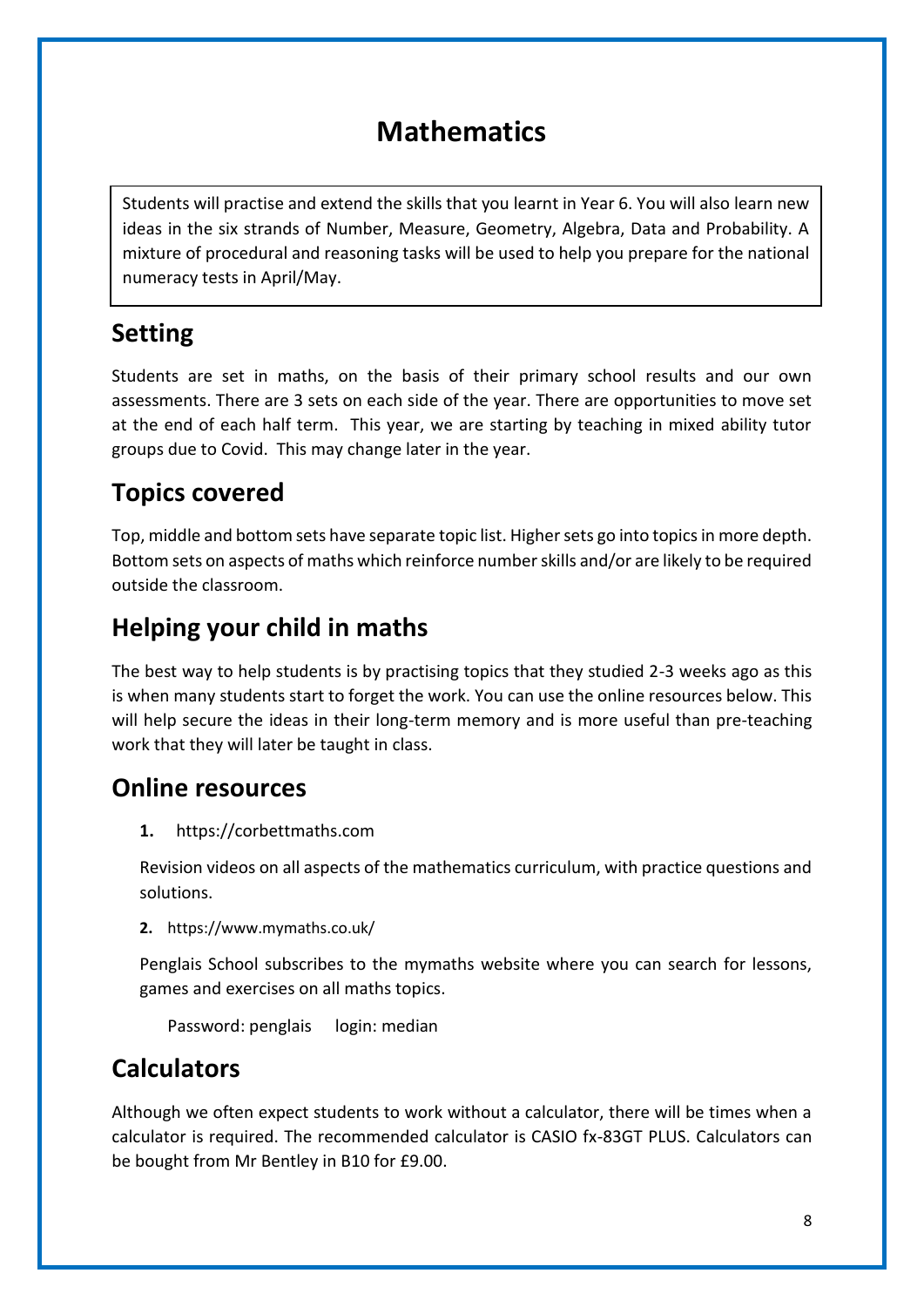### **Times tables: TT Rockstars**

One of the most significant factors affecting students' progress in mathematics is their capability with times tables. The best way to give your child a good start is by regularly practising times tables with them.

In Penglais, every Year 7 maths lesson starts with 60 times tables questions – students answer as many questions as they can in 3 minutes.

We also set a 10-minute times tables homework every week using the TT Rockstars website [\(https://ttrockstars.com\)](https://ttrockstars.com/). Each student has their own login.

#### **Lesson starters**

In order to improve students' recall of knowledge, every lesson will start with a quick lowstake quiz focussing on the most important skills and techniques that are required to secure the best grade possible for each student.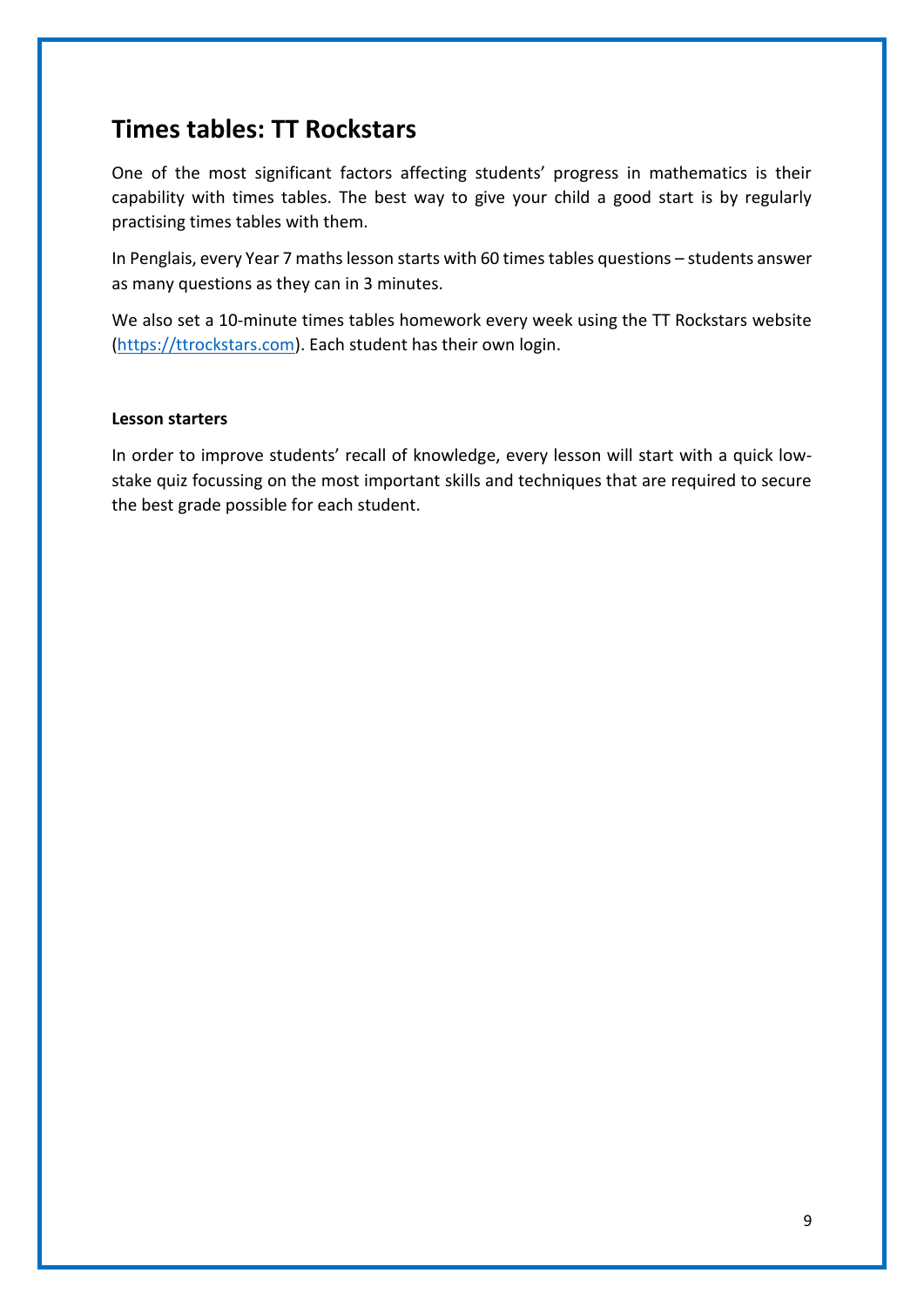### **Science**

Students will begin by studying a module called "Introduction to practical work". This will include: safety instructions as well as collecting, recording and analysing data. This module will be completed by all students in their first few weeks at Penglais. It will teach them Laboratory safety and skills.

#### **The following modules will be covered during the year:**

- **Living Things and Human Reproduction:** Characteristics of living things and reproduction.
- **Human impact on the Environment:** Classification, adaption and extinction**.**
- **Circuits and Electromagnetism:** Uses of circuits and electromagnets.
- **Forces**: Application of Newton's First Law.
- **Solids Liquids and Gases**: Using particle theory to explain the properties of solids liquids and gases.
- **Separating solutions**: Distillation, Chromatography, filtering and using the pH scale

**There will be a formal assessment at the end of each module.**

**Students will be examined on all topics and skills in the summer.**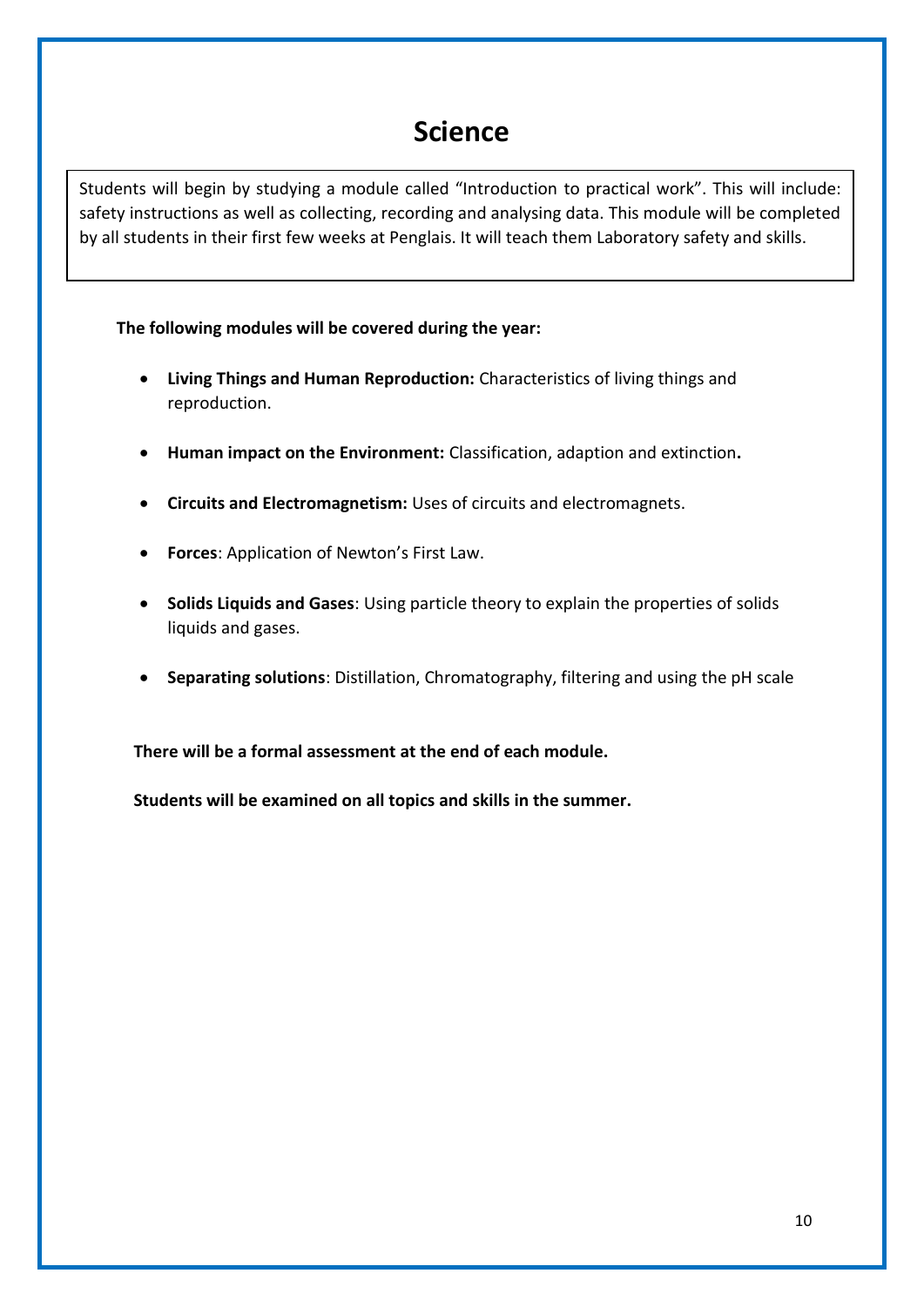# **Welsh / Cymraeg**

#### **Welsh First Language:**

Bydd disgyblion yn astudio gwahanol agweddau ar themau gan ddechrau wrth drafod yr ardal ac yna'n edrych ar Gymru yn ehangach gan gynnwys gwahanol elfennau ar hanes, diwylliant a bywyd cyfoes. Wrth weithio drwy'r testunau yma, bydd y disgyblion hefyd yn datblygu a gwella sgiliau iaith a gramadeg yn y Gymraeg.

| <b>Tymor</b> | <b>Teitl</b>                         | Sgil a asesir |
|--------------|--------------------------------------|---------------|
| Hydref       | Dyddiadur diwrnod cyntaf             | Ysgrifennu    |
|              | Mynegi barn mewn grwp<br>am yr ardal | Llafar        |
| Gwanwyn      | Tasgau darllen Dewi Sant             | Darllen       |
|              | Disgrifiad o berson                  | Ysgrifennu    |
|              | Cymharu cerddi Ar lan y môr          | Darllen       |
| Haf          | Cyflwyniad byr am yr ardal           | Llafar        |

#### **Welsh Second Language:**

Students will develop their oral, reading and writing skills to build on and extend their knowledge of Welsh acquired in their primary school. You will study grammar including learning vocabulary, verbs, adjectives, pronouns, prepositions and mutations relevant to each theme. You will also practise proof-reading and translation skills.

| <b>Module</b>                    | <b>Key Task</b>                                                      | <b>Assessment</b>                                                        |
|----------------------------------|----------------------------------------------------------------------|--------------------------------------------------------------------------|
| Fi a Fy Myd /<br>Me and My World | Reading comprehension<br>and responding to the<br>text about friends | Individual Oral<br>Presentation about<br>yourselves                      |
| Fy Ysgol / My School             | Oral Task - Discussing<br>aspects of school life                     | Written Task - Letter<br>voicing opinion about<br>aspects of school life |
| Fy Ardal / My Area               | Writing Task - Leaflet<br>about the area                             | Reading comprehension<br>and responding to<br>reading                    |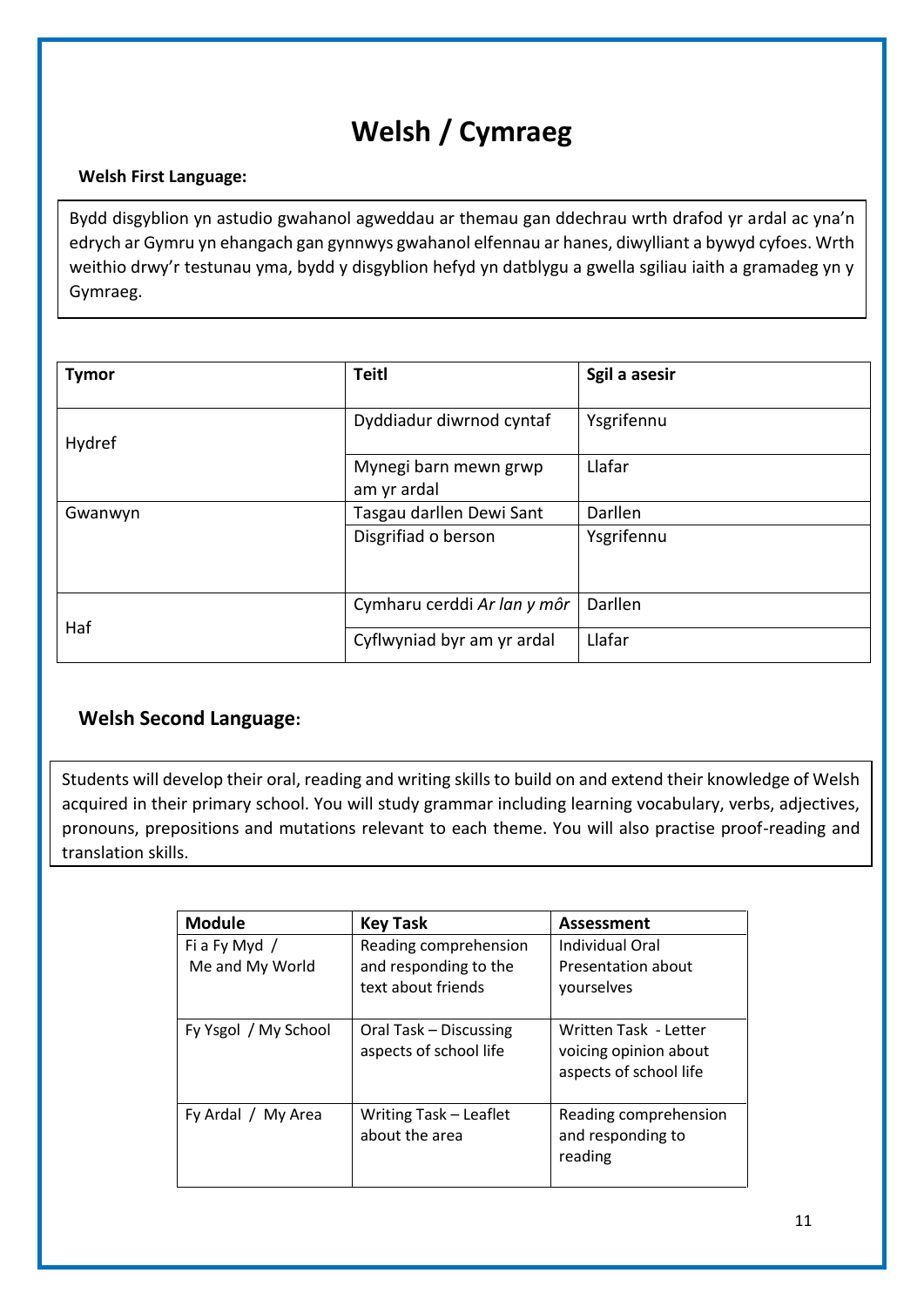## **Art**

Students will learn and practice a range of drawing techniques, working from observation and imagination. Students will have the opportunity to experiment with a range of processes and mediums to create some exciting outcomes.

| <b>Term</b> | Module/Project title | Key assessment piece                                                                         |
|-------------|----------------------|----------------------------------------------------------------------------------------------|
| Autumn      | Mark Making          | A large-scale drawing demonstrating a<br>variety of mark making techniques.                  |
| Spring      | Colour               | A Mixed media piece using texture and tone<br>lin colour.                                    |
| Summer      | Architecture         | Produce a final outcome connected to styles<br>of architecture using colour, shape and line. |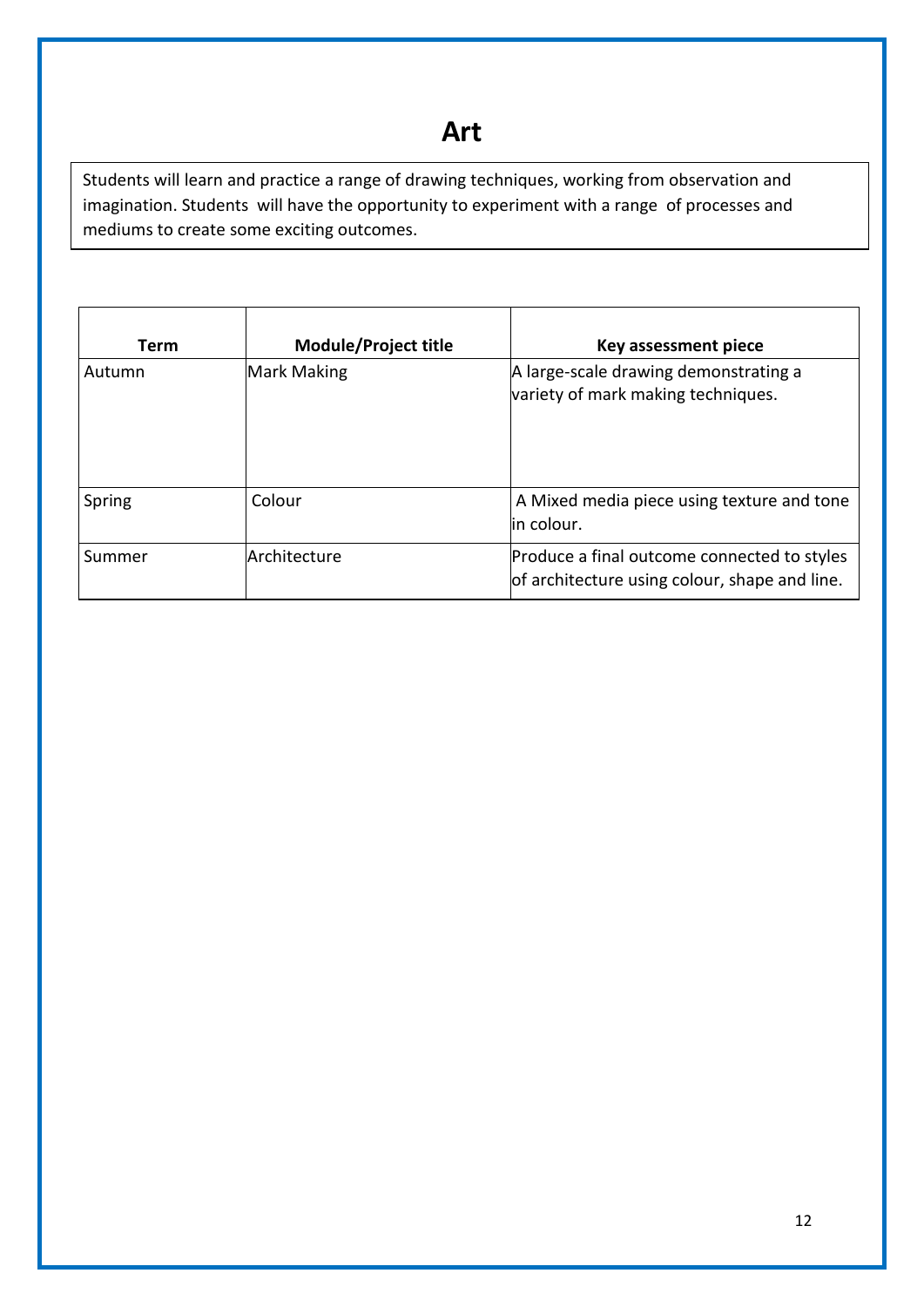### **Drama**

#### **\*Projects are subject to change due to the ever-changing situation surrounding Covid-19.**

Students learn the basics of Drama and Theatre by studying solo performance in the Autumn term with a focus on film monologues and a naturalistic style of acting. This aims to give students a grounding in acting technique and a knowledge of key vocabulary that will last them throughout their time in Ysgol Penglais. Later in the year, students will continue to work on their acting skills by studying improvisation – further developing their subject knowledge and technique by learning the art of being spontaneous. Finally, the summer term sees Year 7 study a complete play text, learning how to respond to live theatre and evaluate their own and others' performances. This year may look slightly different due to Covid19 regulations around performing and practical work, but the department aims to keep lessons as practical and engaging as possible!

|        | Module/Project<br>ltitle    | <b>Key assessment</b><br>piece                                                           | <b>Homework regularity</b>                                                                                   |
|--------|-----------------------------|------------------------------------------------------------------------------------------|--------------------------------------------------------------------------------------------------------------|
| Autumn | Solo Performance<br>Project | 1 prepared solo<br>performance of a<br>monologue from a<br>film.                         | Homework is given at the discretion<br>of the class teacher and usually<br>coincides with assessment pieces. |
| Spring | Improvisation*              | 1 rehearsed<br>improvisation based<br>on a given<br>title/stimulus.                      | Homework is given at the discretion<br>of the class teacher and usually<br>coincides with assessment pieces. |
| Summer | Text Study*                 | 1 scripted<br>performance of an<br>extract from the play<br>studied during the<br>lterm. | Homework is given at the discretion<br>of the class teacher and usually<br>coincides with assessment pieces. |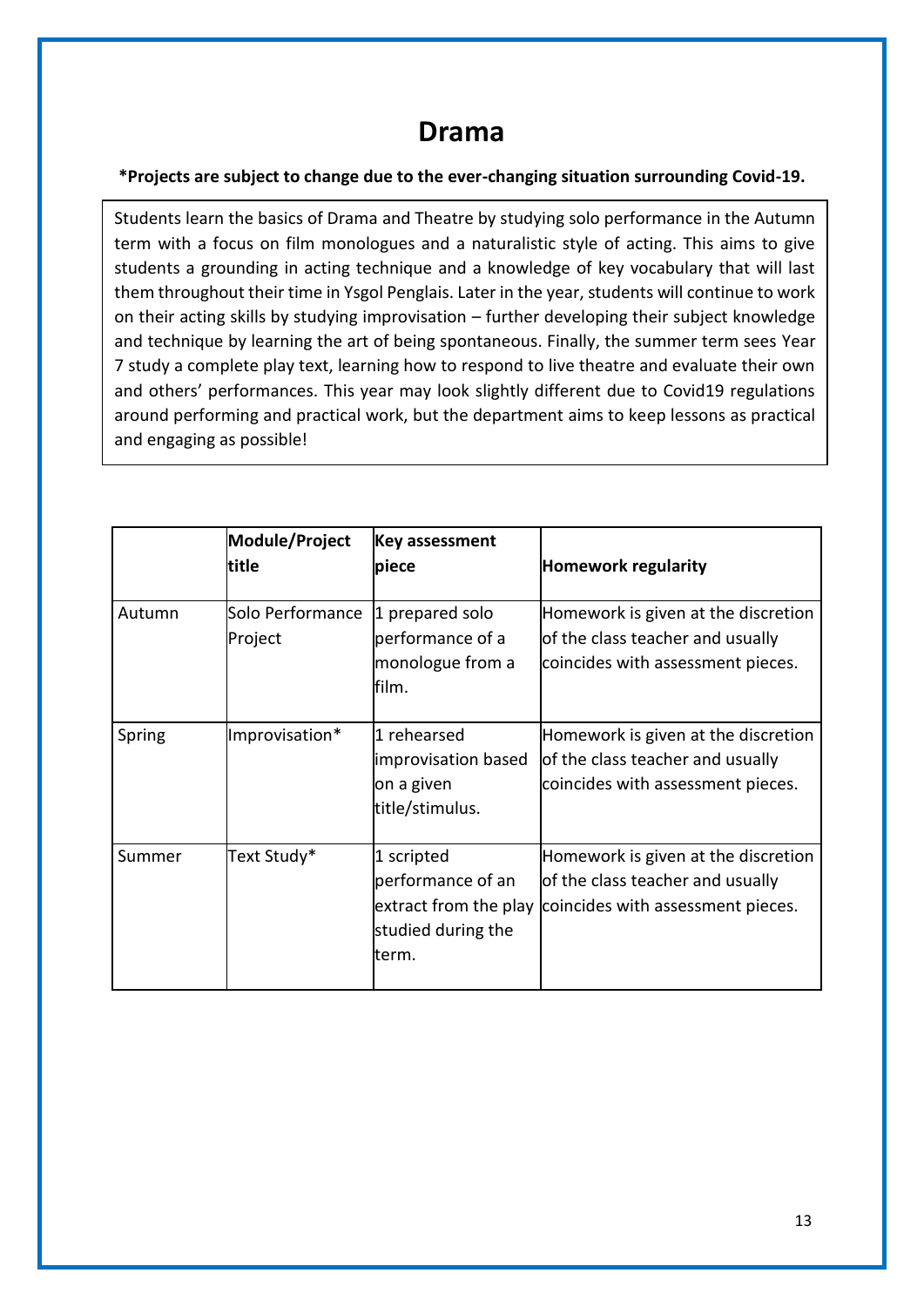# **Design and Technology**

Students will start the year working on a common project. They will undertake a design task where they will develop research, design and creativity skills. Following the common project, they will undertake four modules in specialist areas with specialist teachers. In these modules they will develop design and make skills.

| Module/Project<br>title                     | Key assessment<br>piece | <b>Homework title</b>                                                                    | <b>Homework</b><br>regularity |
|---------------------------------------------|-------------------------|------------------------------------------------------------------------------------------|-------------------------------|
| CAD/CAM: Keyring Research                   |                         | 1. Design a pet product (research)<br>2. DT Numeracy<br>3. Design a pet product (Design) | Once per<br>fortnight         |
| <b>Textiles: Pencil</b><br>Case             | Designing               | 1. Risk assessment<br>2. Mood board<br>3. Product Analysis                               | Once per<br>fortnight         |
| <b>Resistant</b><br>Materials: Desk<br>Tidy | Planning                | 1. Good design<br>2. DT Numeracy<br>3. MDF                                               | Once per<br>fortnight         |
| Food                                        | Evaluating              | 1. Kitchen safety poster<br>2. Analysis of sandwich<br>3. Evaluation of fruit salad      | Once per<br>fortnight         |

**There may be changes this year due to Covid and the limitations on practical work.**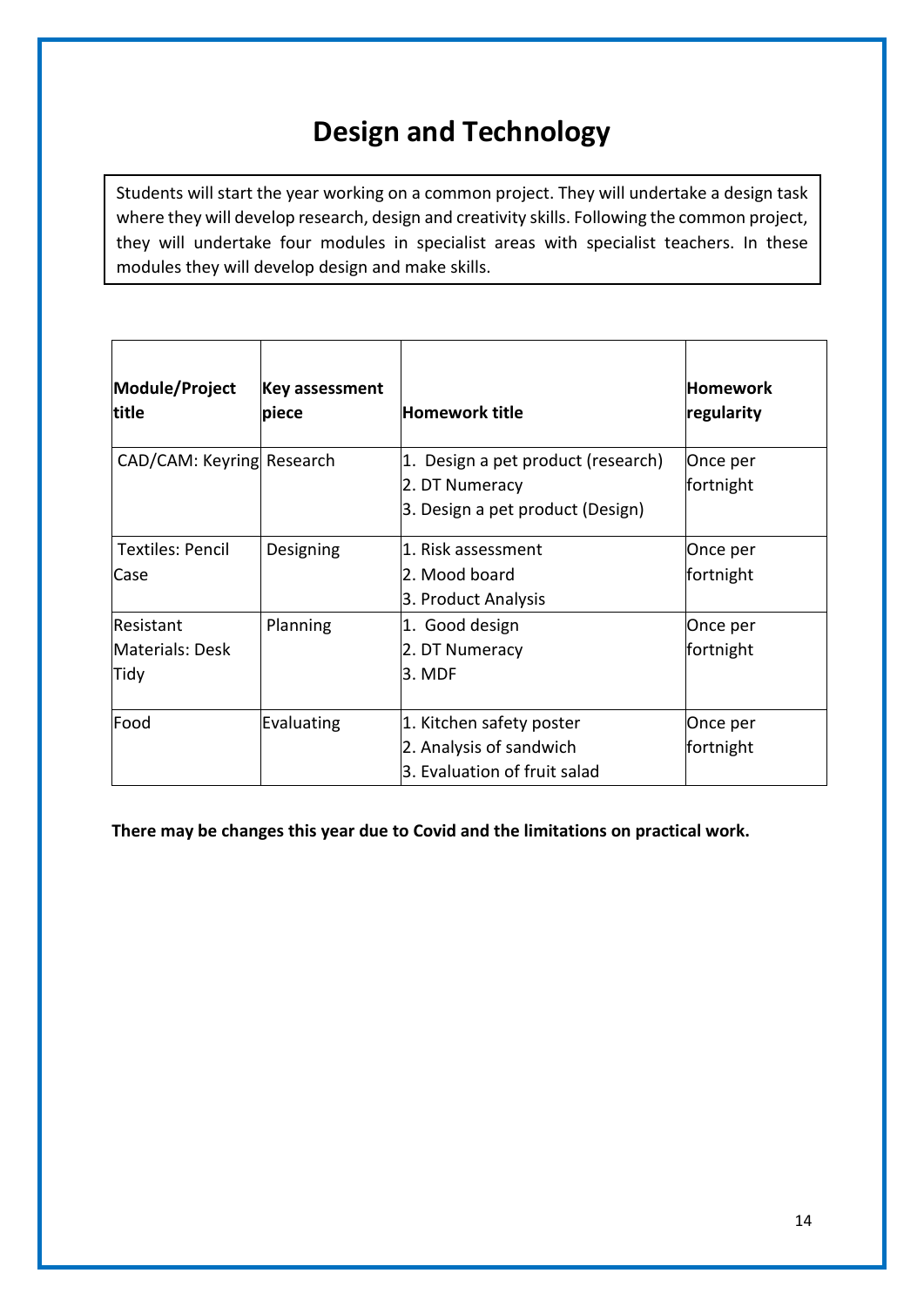# **Geography**

Geography is all about understanding the world around us. In Year 7 we will identify the different landforms that develop along our coastline and investigate the processes that are responsible for them. Later on in the year we will be researching the physical and human geography of Japan and making comparisons to Wales. Finally, we will be developing and improving our Ordnance Survey and atlas map skills.

| <b>Term</b> | <b>Module</b>                      | <b>Key Task</b>                          |
|-------------|------------------------------------|------------------------------------------|
| Autumn      | What are the features of my local  | <b>Written presentation:</b>             |
|             | area?                              | "What are the main geographical features |
|             |                                    | of your study area?"                     |
|             |                                    | Sketch map of local area                 |
| Spring      | How are landscapes interpreted and | <b>Test: Mapskills</b>                   |
|             | understood?                        | End of year exam: Mapskills              |
|             |                                    | Class debate [and write-up]:             |
|             |                                    | "Should a windfarm be built at Nant Y    |
|             |                                    | Moch?"                                   |
| Summer      | Should Japan continue to generate  | Data presentation and analysis: "How do  |
|             | Nuclear energy?                    | the climates of Japan and the UK         |
|             |                                    | compare?"                                |
|             |                                    | Infographic poster:                      |
|             |                                    | "What were the effects of the 2011       |
|             |                                    | earthquake and tsunami in Japan?"        |
|             |                                    | <b>Persuasive letter:</b>                |
|             |                                    | "Should Japan continue to generate       |
|             |                                    | nuclear energy?"                         |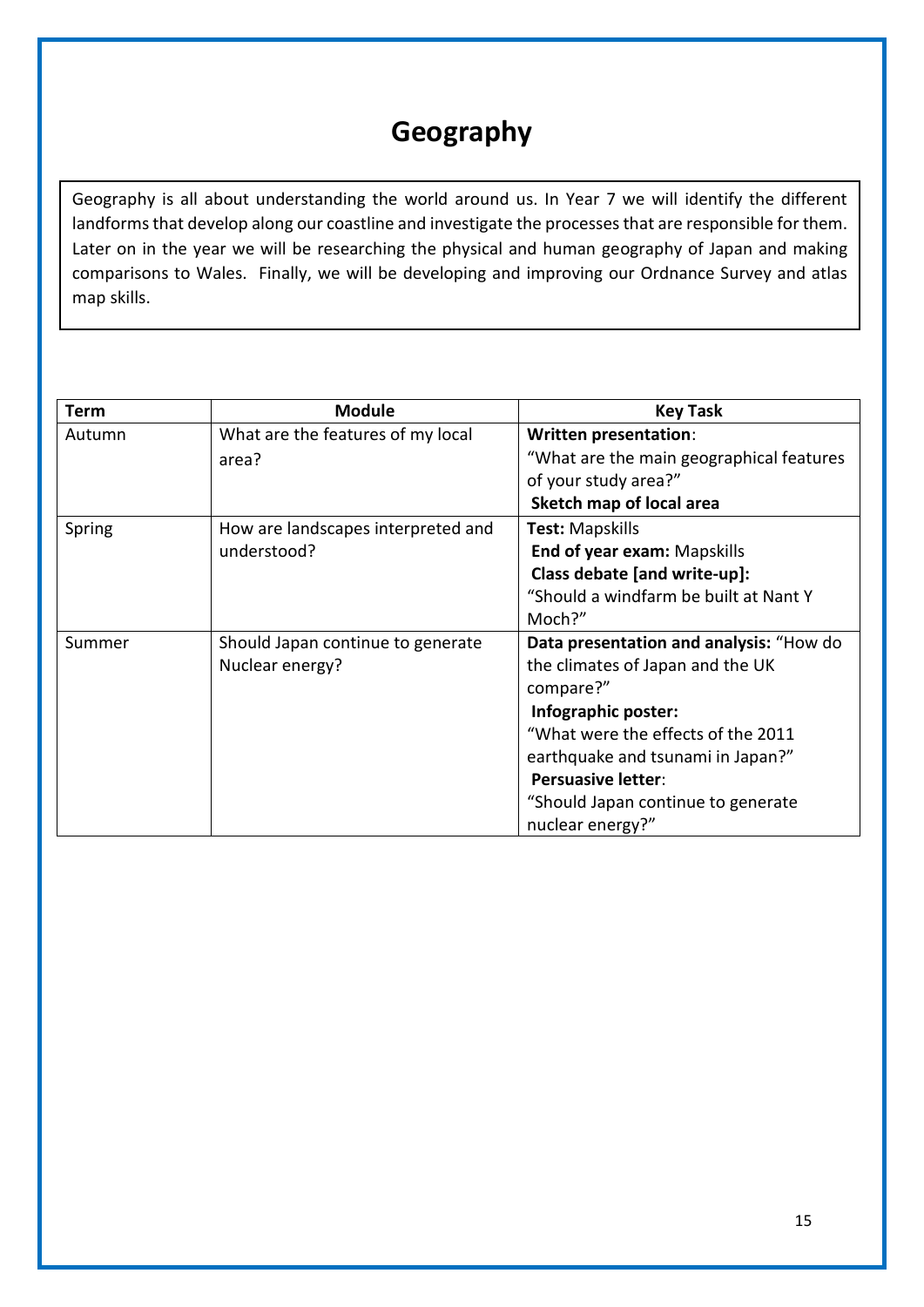## **History**

All students will be studying the Medieval Period in History. This begins with the invasion of the Normans in 1066 and ends with the start of the Tudor dynasty in 1485. Students will be given the opportunity to explore: The Battle of Hastings of 1066, the development of castles, an understanding of the importance of religion, with a focus on crusades and monasteries and a study of the Black Death. Students will also look at aspects of Welsh History, including interpretations of Owain Glyndwr, the History of Llywelyn the Great, and how Aberystwyth has changed over time.

| <b>Period Covered</b> | <b>Module</b>                                   | <b>Key Task / Tests</b>                                          |
|-----------------------|-------------------------------------------------|------------------------------------------------------------------|
| Autumn Term           | Why did William win the Battle                  | Key Task 1: Who should be King?                                  |
|                       | of Hastings in 1066?                            | Key Task 2: How did Harold die?                                  |
|                       |                                                 |                                                                  |
|                       | How did the Normans control                     | Key Task 3: What was the importance of                           |
|                       | Wales and England?                              | William the Conqueror?                                           |
|                       |                                                 | Key Task 4: The Norman Conquest (test)                           |
|                       | How was Wales governed by<br>the Welsh Princes? | Key Task 5: Was Owain Glyndwr a terrorist<br>or freedom fighter? |
| <b>Spring Term</b>    | What was it like to live and                    |                                                                  |
|                       | work in the Middle Ages?                        |                                                                  |
|                       |                                                 |                                                                  |
|                       | How religious were people at                    | Key Task 6: Life of a Monk                                       |
|                       | the time of Gerald of Wales?                    | Key Task 7: Monks and Crusades (test)                            |
|                       | Was King John really a bad                      | Key Task 8: Was King John really a bad King?                     |
|                       | king?                                           |                                                                  |
| <b>Summer Term</b>    | How dramatic was the impact                     | Key Task 9: How dramatic was the impact of                       |
|                       | of the Black Death?                             | the Black Death?                                                 |
|                       |                                                 |                                                                  |
|                       | What changes took place                         | Key Task 10: What changes took place                             |
|                       | between 1066 and 1485?                          | between 1066 and 1485?                                           |
|                       |                                                 | Key Task 11: End of Year 7 test                                  |
|                       |                                                 |                                                                  |

Note: Teachers will pick **either** Key Task 5 **or** Key Task 8.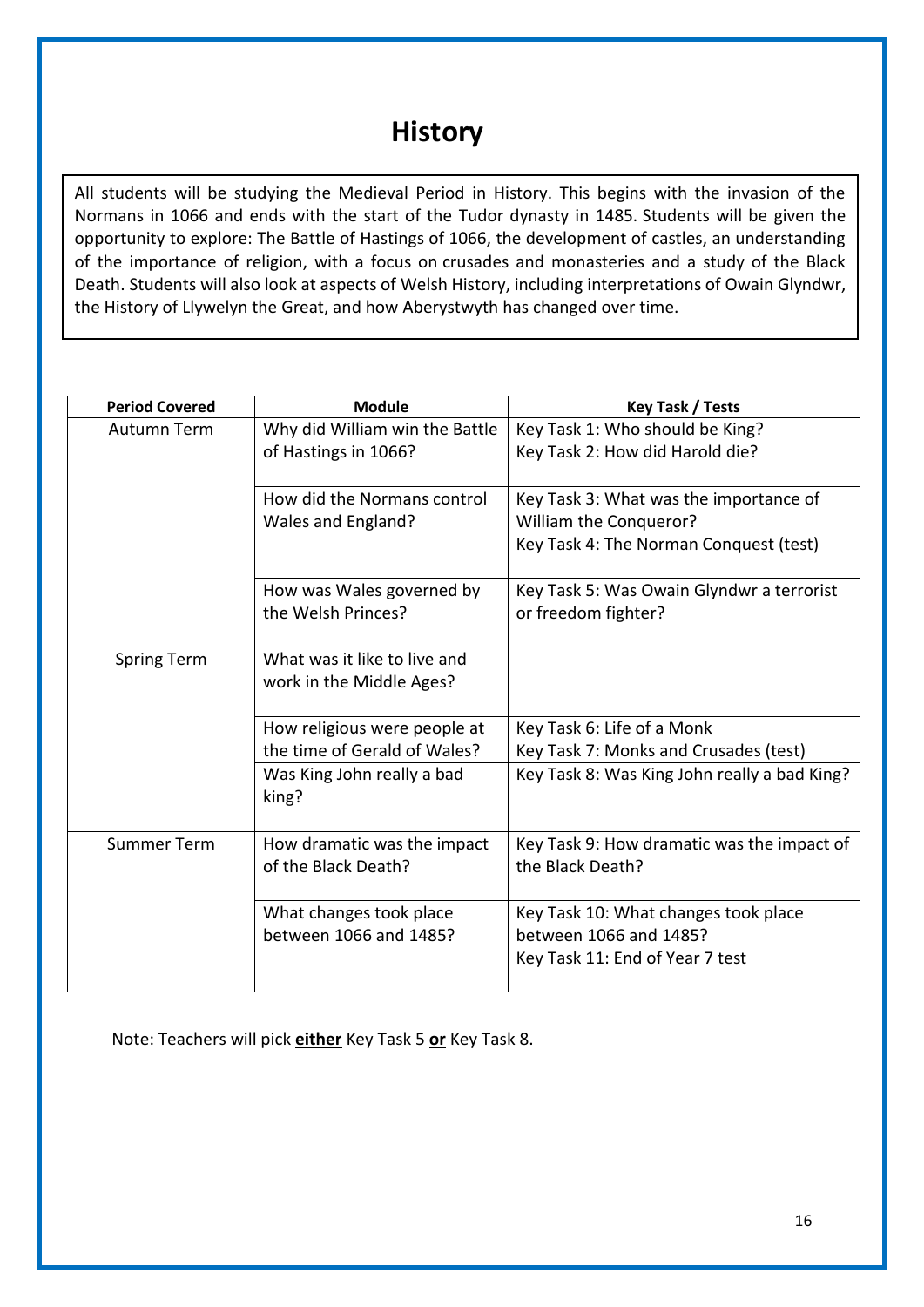## **Modern Foreign Languages**

Bonjour! In Year 7 all students study French. By the end of the year you will be able to talk about yourself and give basic information about your family, school and hobbies. You will be able to give your opinion and state what you like and dislike. During the year you will meet a range of grammatical concepts including present tense verbs and adjectival agreement. You will take part in speaking, reading, listening and writing activities and learn about French culture.

Help: test students on vocabulary regularly (10 new words a week).

Go to WOW Film Festival nights at Aberystwyth Arts Centre.

Drill tenses using:<http://www.conjugation.org/>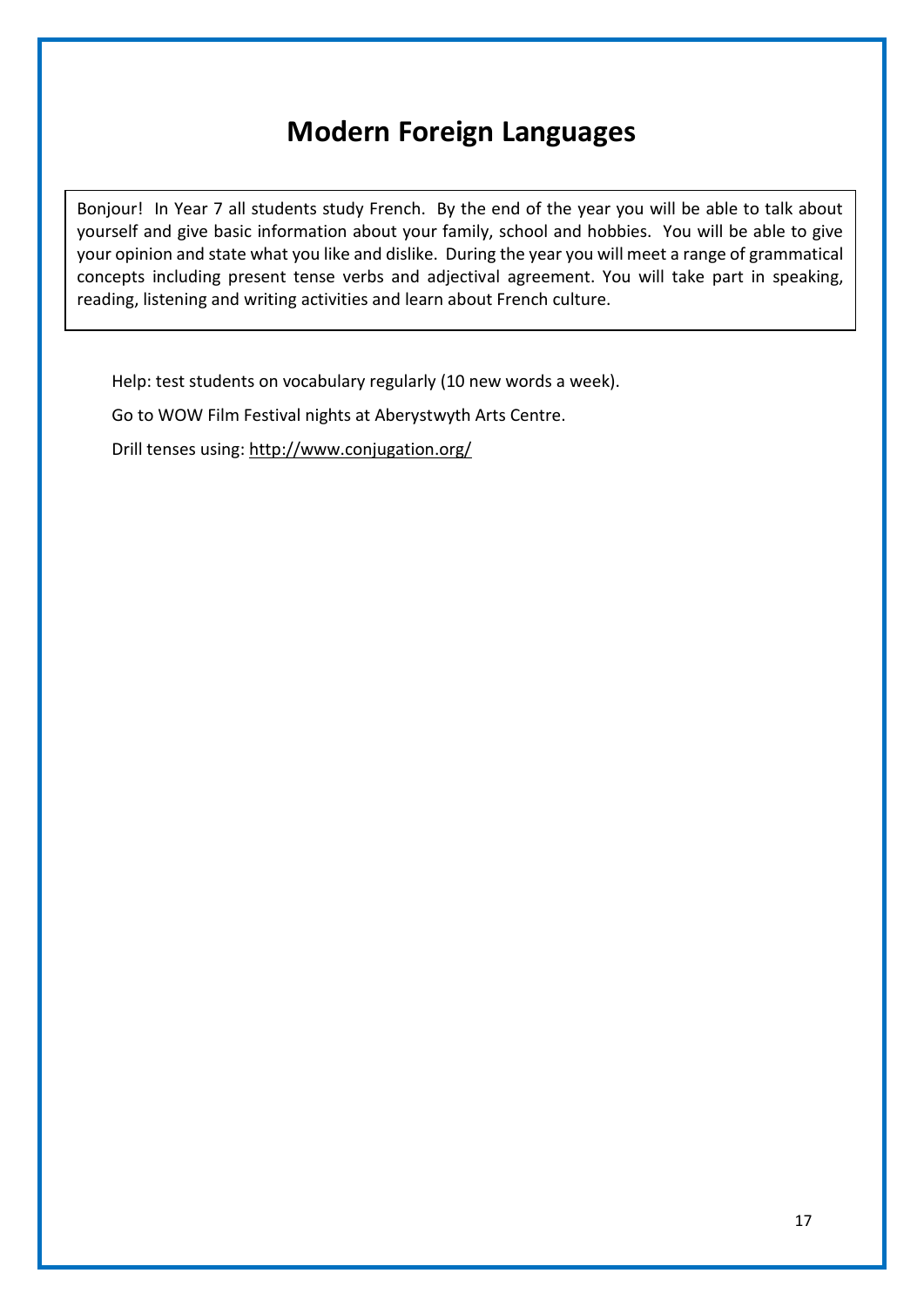## **Music**

In music lessons you will learn basic skills that you need as a musician - that will serve you throughout Key Stage 3 and beyond. Our lessons will be 'hands-on' and practical - discovering the basics of reading and writing musical notation, as well as the correct technique on keyboard instruments. We also look at vocal studies (particularly focusing on music of the present day), as well as taster sessions on other instruments - notably djembes, guitars, ukuleles and more. We learn about the importance of chords, as well as learning to read basic notation on a 5-line stave (as well as tab).

|          | <b>Module/Project title</b>                                                                                                   | <b>Key assessment piece</b>               |
|----------|-------------------------------------------------------------------------------------------------------------------------------|-------------------------------------------|
| Autumn 1 | Introduction to Music - basic theory/technique. Learning<br>the notes of the treble clef/introduction to keyboard<br>studies. | N/A                                       |
| Autumn 2 | "Raise Your Voice" - Vocal Studies (part singing).                                                                            | Christmas<br>Performance (in<br>parts)    |
| Spring 1 | Key Skills 1 – chords (ukuleles/pianos/guitars)                                                                               | ln/a                                      |
| Spring 2 | Key Skills 2 - a closer look at notation                                                                                      | "The Sight Reading<br>Challenge"          |
| Summer 1 | Scales & Chords - the Circle of Fifths                                                                                        |                                           |
| Summer 2 | Classroom Ensemble – putting it all together!                                                                                 | <b>Classroom Ensemble</b><br>performance. |

**There may be changes this year due to Covid and the limitations on practical work and singing.**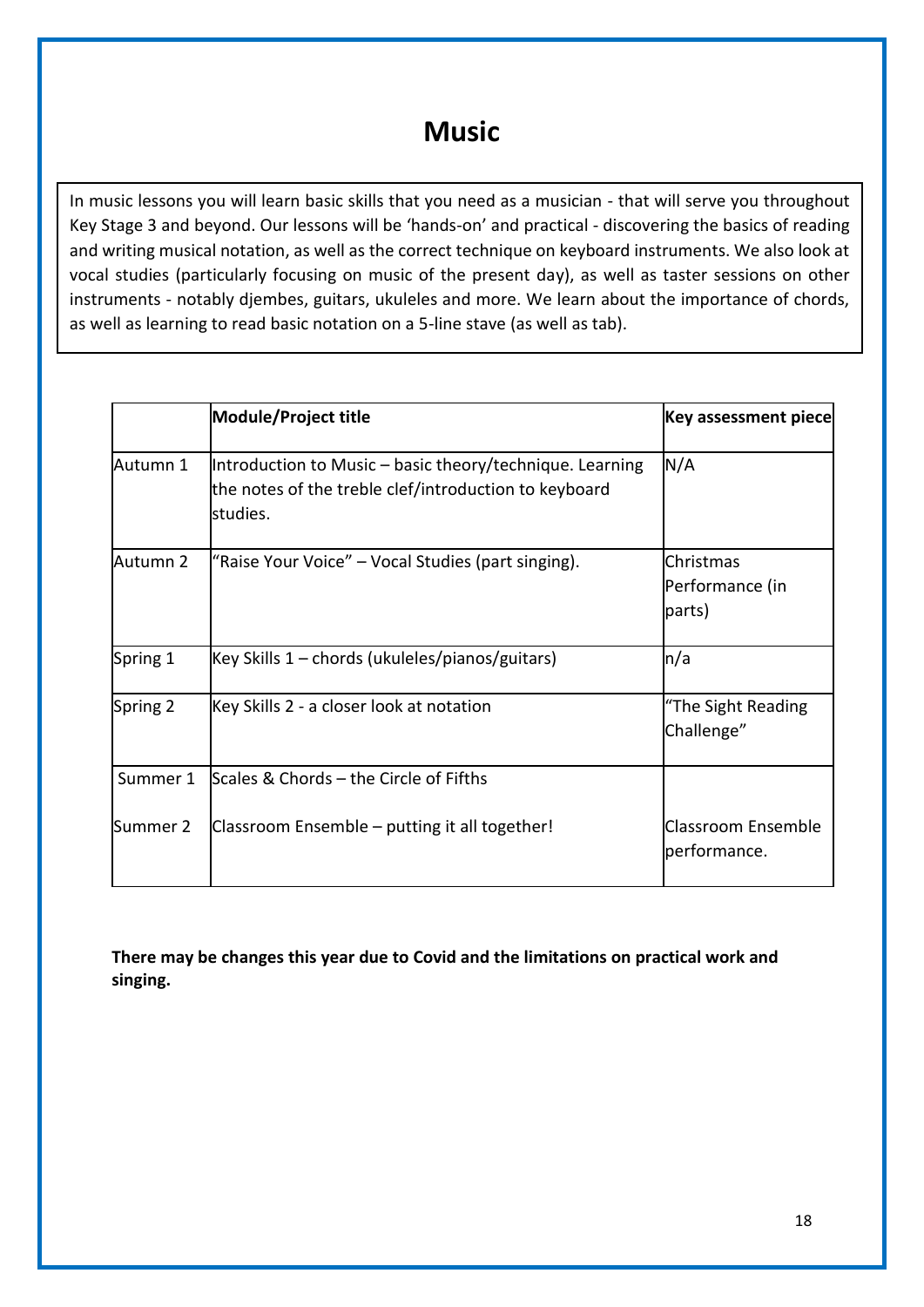# **Physical Education**

The PE curriculum encourages learners to build a platform of skills on which future activity choices can be made. Through creative, competitive and health and fitness activities, students can enjoy participating and gain confidence in their abilities and take greater responsibility for their own wellbeing.

| Term   | Module/Project title                                   | <b>Key assessment piece</b>                                                    |
|--------|--------------------------------------------------------|--------------------------------------------------------------------------------|
| Autumn | Badminton, Football, Hockey<br>Gymnastics and Fitness. | End of module routine on travel.                                               |
| Spring | Fitness, Gymnastics and<br>Basketball                  | Applying skills under pressure in a<br>conditioned environment.                |
| Summer | Athletics and striking games                           | Applying skills and techniques to improve<br>times and distances in athletics. |

**There may be changes this year due to Covid and the limitations on practical work.**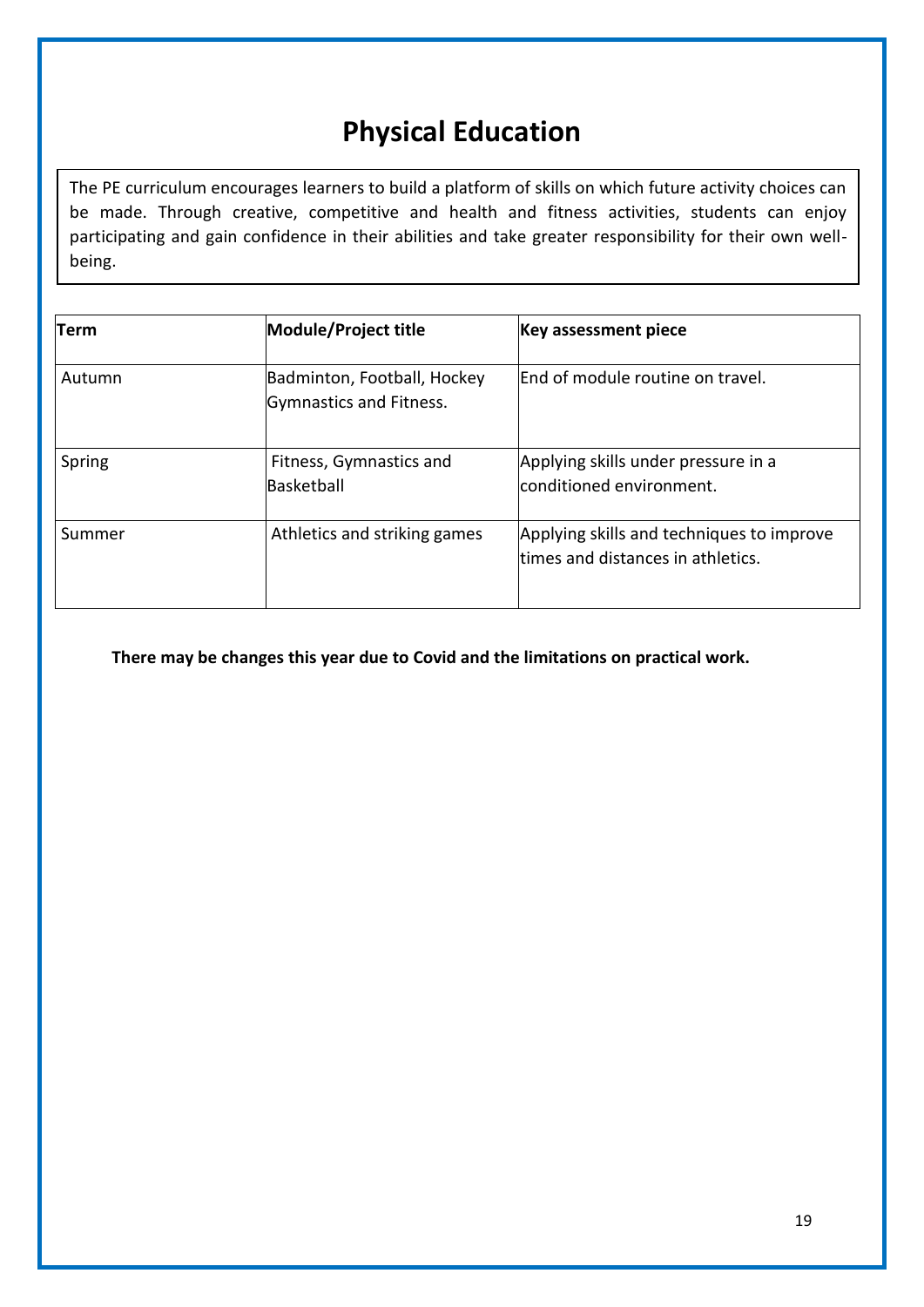# **Religious Education**

RE will help you develop important skills for life and learning. In RE this year you'll get the chance to follow in the footsteps of some of the greatest thinkers who have ever lived and to explore some of the most important questions that have ever been asked. Where did we come from? Why are we here? What do different religions believe? You'll discover how answers to these questions have affected the lives of people across the world from thousands of years ago to the present day.

| <b>Term</b> | <b>Topic</b>              | <b>Key Task</b>                      |
|-------------|---------------------------|--------------------------------------|
| Autumn      | <b>Ultimate Questions</b> | Task 1: Does God exist debate and    |
|             |                           | extended writing.                    |
| Spring      | Christianity              | Task 2: How have humans shaped       |
|             |                           | landscape around us?                 |
| Summer      | <b>Islam</b>              | Task 3: How do our consequences have |
|             |                           | actions?                             |